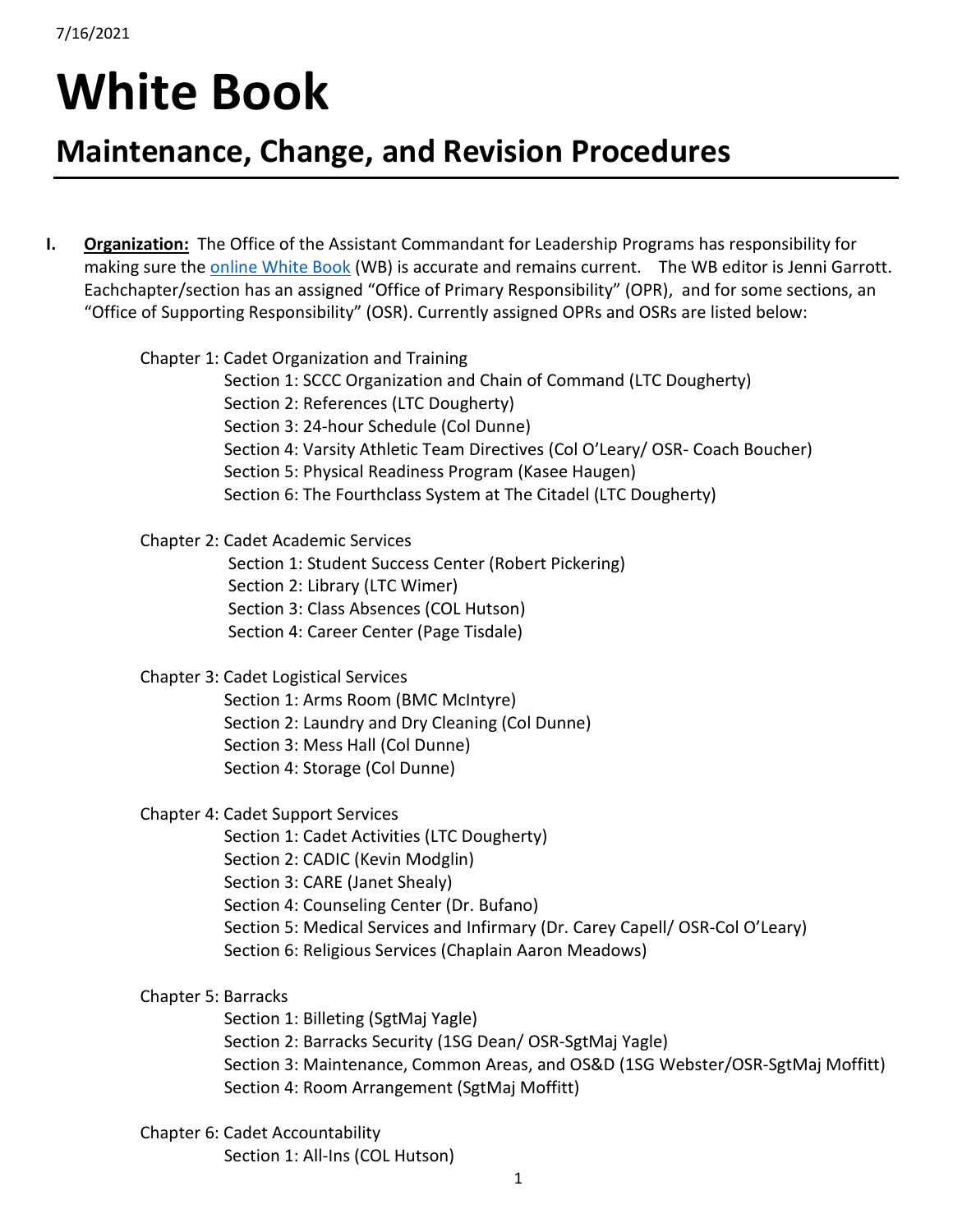7/16/2021

Section 2: Fourth Class Withdrawal Procedures (Col O'Leary) Section 3: Leaves/ Incentives/ Privileges (COL Hutson) Section 4: Strength and Status Reporting and AWOL Procedures (SgtMaj Yagle)

Chapter 7: Cadet Personnel and Administration Section 1: Discipline (COL Hutson) Section 2: Duty Teams (COL Hutson) Section 3: Information Flow (LTC Dougherty) Section 4: Parking (SgtMaj Yagle) Section 5: Wear and Appearance of Cadet Uniforms and Insignia (1SG Brower)

Chapter 8: Emergencies and Severe Weather Section 1: Active Shooters (SgtMaj Yagle/ OSR- Col O'Leary) Section 2: Fire Safety (SgtMaj Yagle/ OSR- Col O'Leary) Section 3: Hurricane Preparedness (SgtMaj Yagle/ OSR- Col O'Leary) Section 4: Severe Weather (hot, cold, and lightning) Preparedness (Kasee Haugen)

- **II. Functions:** This document prescribes the procedures for making changes to Chapters/Sections throughout different seasons of the year.
	- **A.** SUMMER FURLOUGH Review and Revisions
	- **B.** ACADEMIC YEAR- ROLLING REVISIONS
	- **C.** CONTINUITY/MASTER VERSIONS
- **III. Procedures:**
	- **A. SUMMER FURLOUGH Review and Revisions (Time frame: Graduation- July Summer Training)**
		- **1. WARNING ORDER EMAIL**: Notification to OPRs requesting review of sections for the upcoming AY:
			- a. **NLT APRIL 1 (each AY),** The WB Editor will send an email to all OPRs/ OSRs directing them to the [White Book website](https://www.citadel.edu/root/cadet-regulations/the-white-book) for a review of their chapters/section.
			- b. **DEADLINES FOR CHANGES:**
				- i. NON-POLICY/PROCEDURE CHANGES: **last day of June**
				- ii. POLICY/PROCEDURE CHANGES: Deadline for policy and/or procedural changes (those that need to be staffed)- **the last day of July**
				- iii. WHITE BOOK WEBSITE: All sections will be current and posted online before Athletic Cadre reports.

## **2. CHANGES/REVISIONS: OPRs will notify the WB editor as follows:**

a. **NO CHANGES NEEDED:** No action is needed by the OPR/OSR and the section will be considered current (the version date will continue to remain the same).